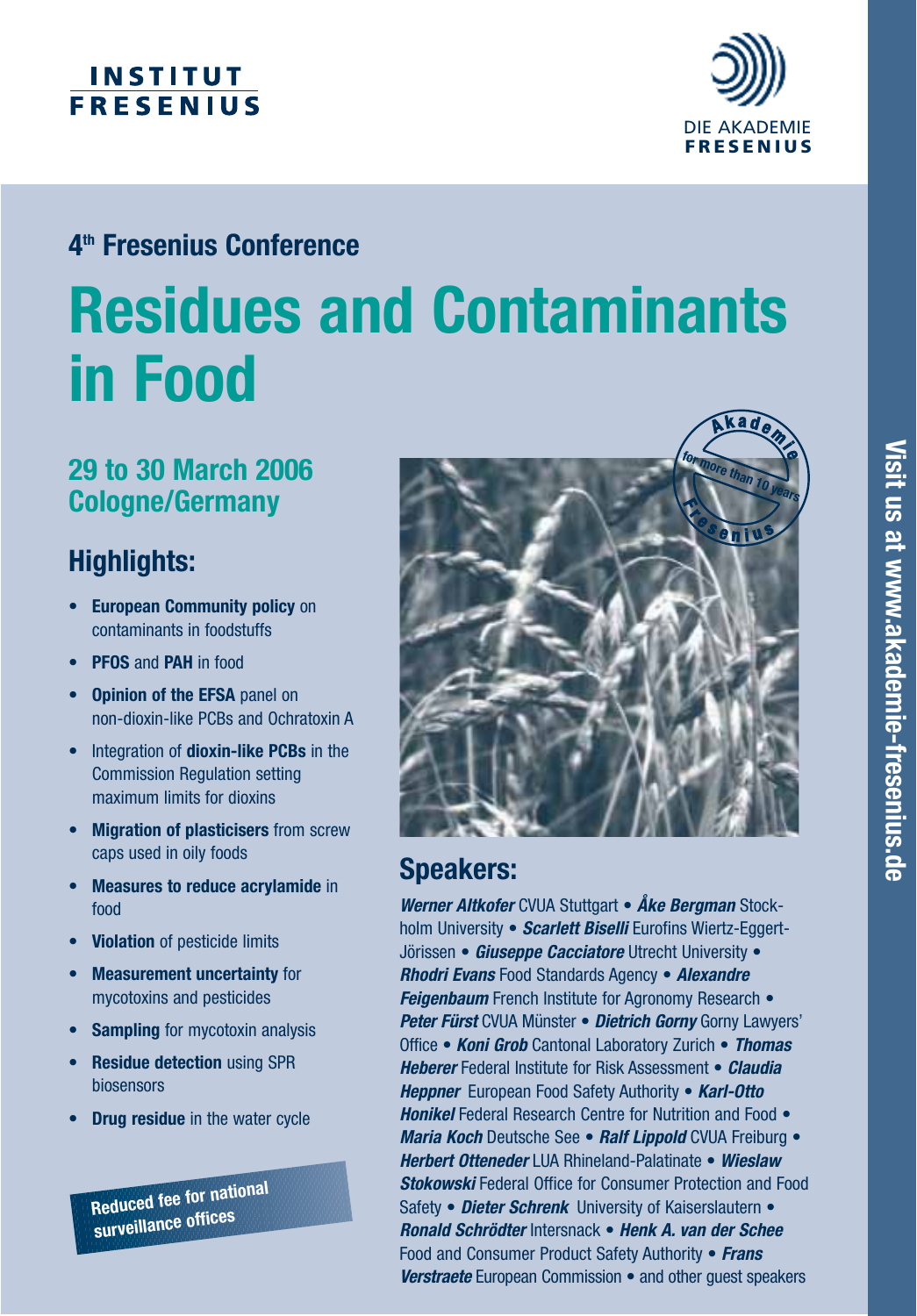# **Wednesday, 29 March 2006**

- **8.15 Refreshments and distribution of the conference materials**
- **9.00 Welcoming speech by**

*Klaus Mittendorf,* Division Manager Food Manufacturing and Retailing, SGS INSTITUT FRESENIUS GmbH, Taunusstein/Germany and the Chairman, *Dieter Schrenk,* Division of Food Chemistry and Environmental Toxicology, Department of Chemistry, University of Kaiserslautern/ Germany

### **Current Situation in Germany and Europe**

**9.10 European Community policy on contaminants in foodstuffs: regulatory framework, strategy, achievements, current and future topics**

*Frans Verstraete,* Administrator, European Commission, Brussels/Belgium

## **Contaminants**

- **9.40 EFSA CONTAM Panel report on non-dioxin-like PCBs in feed and foodstuffs**
- What are non-dioxin-like PCBs?
- Occurrence and exposure assessment of non-dioxin-like PCBs in feed and foodstuffs
- Toxicology and risk assessment

*Claudia Heppner,* Coordinator Scientific panel on contaminants in the food chain (CON-TAM), European Food Safety Authority (EFSA), Parma/Italy

## **10.10 Integration of dioxin-like PCBs in the Commission Regulation setting maximum limits for dioxins**

- Legal guidelines, analytical requirements and consequences for producers and official surveillance offices
- Role of the dioxin-like PCBs and analytic measurement possibilities
- Content in different foods

*Peter Fürst,* Head of the Department of Central Analysis, Chemical State and National Veterinary Examination Office (CVUA) Münster/Germany

- **10.30 Panel discussion**
- **11.00 Coffee break**
- **11.30 Perfluorooctane sulfonate (PFOS) and related perfluorinated compounds: toxicological assessment**

### *Dieter Schrenk*

- **11.50 Polycyclic aromatic hydrocarbons (PAH) in food**
- Occurence of PAH caused by environmental contamination and curing food
- Maximum residue limits in the EU
- Contamination in cured foods and ways of reducing PAH in cured foods

*Karl-Otto Honikel,* Head of the Federal Research Centre for Nutrition and Food (BFEL), Kulmbach/Germany

#### **12.10 Panel discussion**

**12.30 Lunch**

## **14.00 Safety and quality control of plastic materials intended for contact with foodstuffs**

• Review on analytical strategies, requirements for safety concern, methods fulfilling these requirements

*Alexandre Feigenbaum,* Head of a Research Laboratory on Safety Assessment of Food Contact Material, National Institute for Research in Agronomy (INRA), Reims/France

**14.20 Contamination in food from packaging materials – current example: migration of plasticisers from screw caps used in oily foods**

- Has the industry been negligent in looking for alternative sealing compounds?
- Cooperation of the packaging and food industries - impossible?
- Inadequate EU regulations and/or insufficient enforcement of the regulations by the surveillance authorities?

*Werner Altkofer,* Head of Department, Chemical State and National Veterinary Examination Office (CVUA) Stuttgart, Fellbach/Germany

**14.40 Flame retardants: Particularly DecaBDE and Hexabromocyclododecane from a risk assessment perspective**

*Åke Bergman,* Chair of Environmental Chemistry, Stockholm University/Sweden

**15.00 Sudan I to IV - Current status of the problems on analyses, toxicological assessment etc.**

*Rhodri Evans,* Head of Food Additives, Food Standards Agency (FSA), London/UK

#### **15.20 Panel discussion**

**16.00 Coffee break**

### **Focus Mycotoxins**

### **16.30 Consideration of the recovery rate determined during residue analysis**

- Quality management with focus on mycotoxin analysis
- Ways of determining the recovery rate
- Impact on the measured results in various areas of application

*Herbert Otteneder,* former Head of the Institute for Food Chemistry Trier of the State Environmental Office (LUA)/Germany

## **16.50 Sampling in food law, e.g. mycotoxins, importance and scope**

- Sampling as a measure of food surveillance
- Sampling for mycotoxins and article 14 of the general regulations

*Dietrich Gorny,* Lawyer, Gorny Lawyers' Office, Frankfurt/Germany

- **17.10 Problems with sampling in mycotoxin analysis – EU-compliant sampling concepts as part of the industry's self-control mechanisms**
- Variability of mycotoxin contamination through storage and field fungal infections
- Practical examples for the grain, dried and shell vegetable risk group
- Maximum effort and benefit

*Scarlett Biselli,* Head of the Department of Mycotoxin Analysis, Eurofins Analytik GmbH Wiertz-Eggert-Jörissen, Hamburg/Germany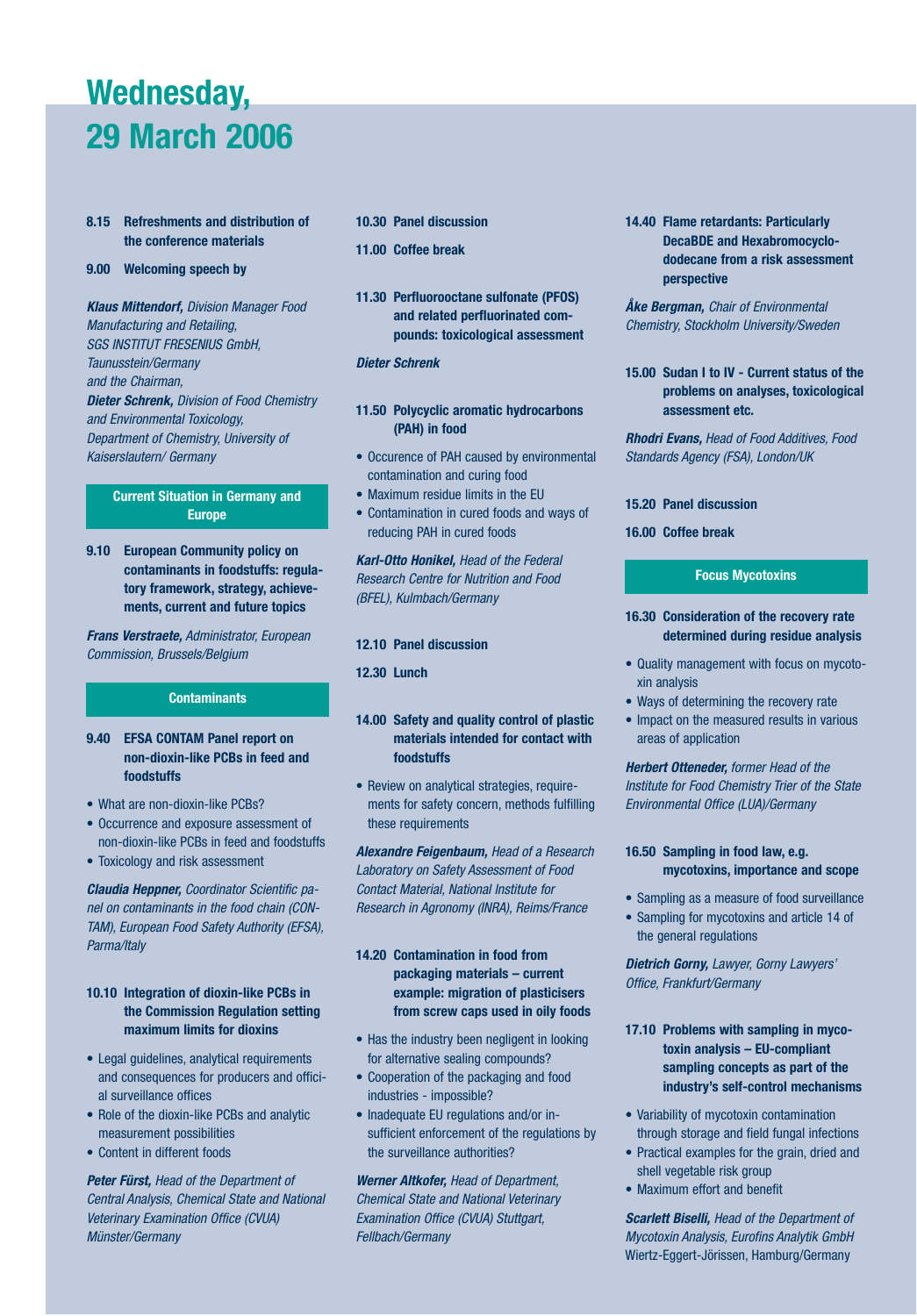# **Thursday, 30 March 2006**

#### **17.30 Panel discussion**

### **Approx. 18.15 Summary by the Chairman and close of the first day**



When the first conference day has drawn to a close, Akademie Fresenius would like to invite you to an evening in

Cologne's Old Town.After a short sightseeing tour you have the opportunity of better getting to know the contacts you made during the course of the day over a relaxed meal in a traditional Kölsch brewery.

#### **8.30 Welcoming speech by the Chairman**

*Michael Petz,* Head of the Department of Food Chemistry, University Wuppertal/Germany

#### **Food-borne toxicants**

- **8.40 Measures to reduce acrylamide in food: It is time to put this into practice**
- Evaluating the exposure sources
- Fresh potatoes for roast potatoes and French fries
- French fries with 50 ppb acrylamide
- Suggestions for possible measures

*Koni Grob,* Scientific Head of Department, Cantonal Laboratory Zurich/Switzerland

### **9.00 Acrylamide management the industry's point of view**

- The "Toolbox" for reducing acrylamide in snack products
- The influence of potato type and storage
- Process control and management

*Ronald Schrödter,* Head of Central Quality Assurance, Intersnack Knabbergebäck GmbH, Cologne/Germany

#### **9.20 Panel discussion**

**9.40 Coffee break**

### **Pesticide residues**

#### **10.10 Measurement uncertainty and the enforcement of pesticide MRLs**

*Henk A. van der Schee,* Senior Surveillance Officer, Food and Consumer Product Safety Authority (VWA), Amsterdam/The Netherlands

### **10.30 Residues of pesticides in food of plant origin in Germany**

- Legal fundamentals
- Basic data
- Presentation of the current contaminant situation and violation of limits

*Wieslaw Stokowski,* Consultant for the Food Monitoring, Residue Control Programme and Data Registration Department of the Federal Office for Consumer Protection and Food Safety (BVL), Berlin/Germany

#### **Drug residues**

- **10.50 Application and limits of surface plasmon resonance (SPR) biosensors in food analysis**
- SPR basics and biomolecular interaction analysis
- Areas of application in food analysis
- Matrix interferences

*Giuseppe Cacciatore,* University of Utrecht, Department of Veterinary Medicine, Division of Public Health and Food Safety/The Netherlands

- **11.10 Residue analysis of drugs: strategies for the optimisation and validation of the methods according to Commission Decision 2002/657/EC**
- Development and optimisation of testing methods
- Various validation concepts
- Comparison of the results

*Ralf Lippold,* Head of the Department of Drug Residues, Chemical State and National Veterinary Examination Office (CVUA) Freiburg/ **Germany** 

#### **11.30 Drug residues in the water cycle**

- How drugs emerge into the water cycle
- Occurrence and behaviour
- Environmental and human risk assessment

*Thomas Heberer,* Assistant Head of the Division of Pesticides and Drug Residues, Federal Institute for Risk Assessment (BfR), Berlin/Germany

#### **11.50 Imports of fish products to Europe – the industry's point of view**

*Maria Koch,* Research and Development, Deutsche See GmbH & Co. KG, Bremerhaven/ Germany

- **12.10 Panel discussion**
- **13.10 Summary by the Chairman**
- **Approx. 13.30 Lunch and close of the conference**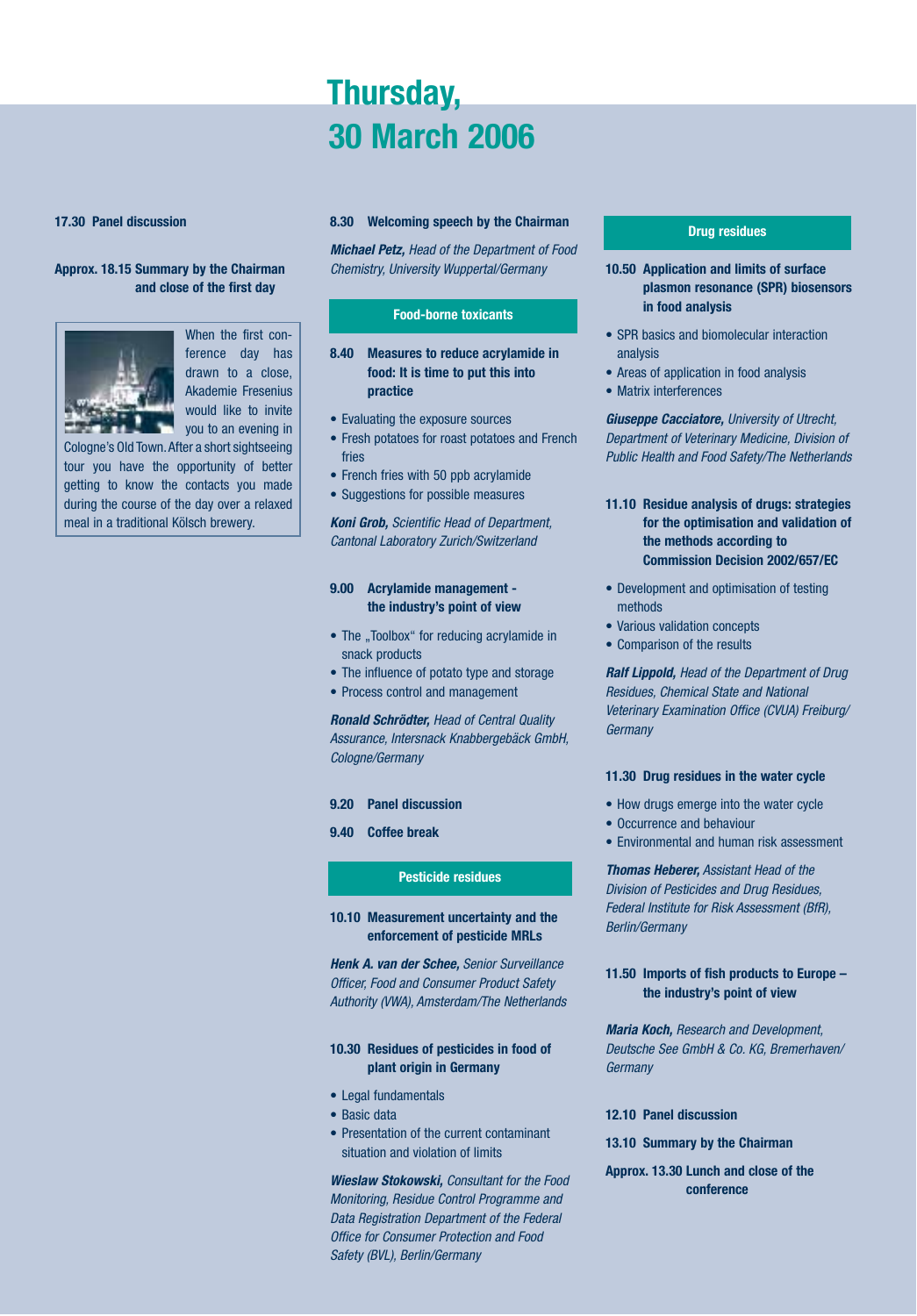# **Experts**



*Werner Altkofer* has been Head of the Department for Consumer Goods at the CVUA Stuttgart/Germany since 2003. Before that he was Laboratory

Head at various laboratories and worked for the Baden-Württemberg Ministry for Nutrition and the Rural Area in 2002.

*Åke Bergman* is Chair of Environmental Chemistry at the Stockholm University/Sweden. He has devoted part of his research time to the persistent brominated flame retardants.



*Scarlett Biselli* has been responsible for the development of new methods of analysis and has headed the Department of Mycotoxin Analysis at

Eurofins Wiertz-Eggert-Jörissen, Hamburg/ Germany since 2003. Prior to that she worked on national and international marine chemistry research projects.



*Giuseppe Cacciatore* works for the Institute of Risk Assessment Sciences, Division of Public Health and Food Safety at Utrecht University /The

Netherlands. Before that he did his doctorate in veterinary drug residue analysis.

*Rhodri Evans* heads the work on control of food additives, flavours and enzymes, including work on illegal dyes in foods, at the FSA, London/UK.

*Alexandre Feigenbaum* is Head of a Research Laboratory on Safety Assessment of Food Contact Material at INRA, Reims/France, and working in migration understanding and modelling. He is also expert for the EFSA.



*Peter Fürst* is Head of the Department of Central Analysis at the CVUA Münster/Germany. After starting in 1981 he spent time doing re-

search in the US and in Canada. He is member of different WHO working groups and the EU Commission on dioxin problems.



certified public accountant and has had his own practice since 1989. Prior to that he was employed in the mine-

ral oil industry. He also held a managerial post in the confectionery business. He is the author of numerous publications.



*Koni Grob* is Scientific Head of the Official Food Control Authority of the Zurich Canton/Switzerland, working mainly with gas chromatography.

Since 1998 he has been a consultant at DG SAN-CO/food contact materials.



*Thomas Heberer* has been Assistant Head of the Division of Pesticides and Drug Residues at the BfR, Berlin/Germany, since 2004.

*Claudia Heppner* has been managing the tasks and inquiries of the EFSA CONTAM Panel, Parma/ Italy, since 2002.

K*arl-Otto Honikel* has been working for the German Federal Centre for Meat Research (BAFF) since 1972. Amongst other things he has been involved in the composition of meat and meat products, first for the BAFF and later for the BFEL, Kulmbach/Germany. In 1985 he became Head of the Department of Chemistry and Physics.

*Maria Koch,* who had previously been working for Quality Management, is now setting up the Research and Development Department at the Deutsche See GmbH & Co. KG., Bremerhaven/ Germany. She has also been made Professor at the Bremerhaven college.

*Ralf Lippold* has been Head of the Department of Drug Residues at the CVUA Freiburg/Germany since 1990. Since 2003 he has also been Head of the working group on pharmacologically relevant substances at the GDCh.

*Herbert Otteneder* worked in state food monitoring for 36 years including 19 years as Head of the institute in Trier. His main focus was on mycotoxins and pesticides, genetic engineering and wine.



*Michael Petz* has been Head of the Department of Food Chemistry at the University of Wuppertal/Germany sinde 1989 with his research focused on veterinary drug residues. He is Chairman of the

Regional NRW Food Chemistry Society.

*Dieter Schrenk* has been Professor for Food Chemistry and Environmental Toxicology at the University of Kaiserslautern/Germany since 1996. After becoming a professor at the University of Jena, he took on the full professorship for food chemistry and toxicology at the University of Kaiserslautern in 2005.

(Foto bitte übernehmen)



*Ronald Schrödter* has been Head of Central Quality Assurance at the Intersnack GmbH, Cologne/Germany, since 2004. In 1992 he started his ca-

reer at Milupa, later becoming Head of Quality Management.



*Wieslaw Stokowski* is a member of the Food Monitoring, Residue Control Programme and Data Registration Department at the BVL, Berlin/ Germany, and also responsible for bothnational

reporting on pesticide residues as well as reporting to the European Commission.

*Henk A. van der Schee* is Senior Surveillance Officer at the VWA, Amsterdam/The Netherlands.

*Frans Verstraete* is responsible for legislation on mycotoxins and some contaminants of industrial and environmental origin at the European Commission, Brussels/Belgium. He chairs the EU Contaminants Working Group.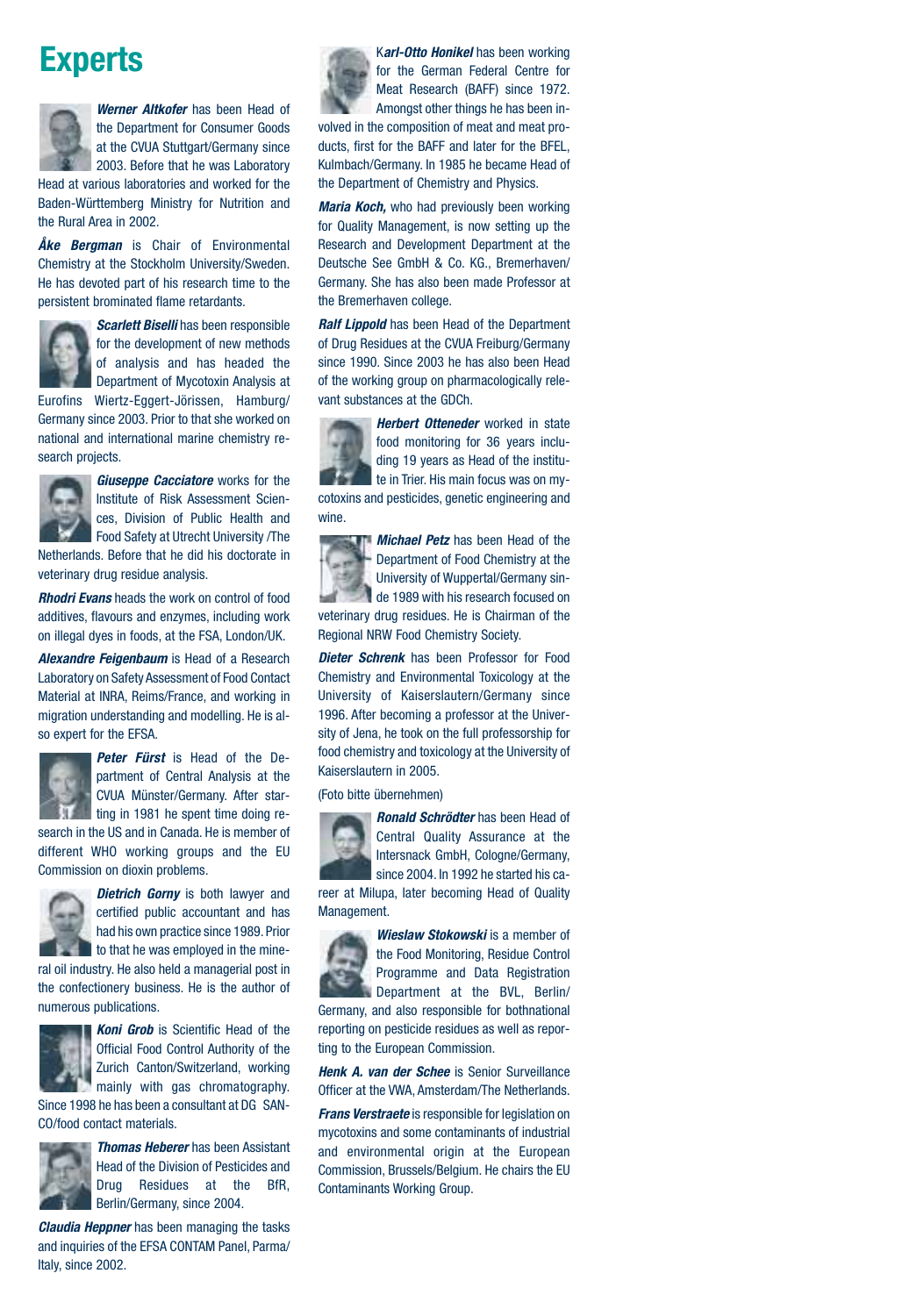# **Who Do You Get Sponsoring and to Meet at the Conference?**

*Managing directors and general managers, specialists and executives from*

- **•** *the food industry*
- **•** *the food trade*
- **•** *the agrochemical industry*
- **•** *food inspection offices*
- **•** *the authorities*
- **•** *surveillance bodies*
- **•** *public, non-profit-making and private laboratories*
- **•** *consumer organisations and trade associations*
- **•** *research institutes*

### *Managers and top employees in the fields of:*

- **•** *analysis planning and implementation, including residue analysis*
- **•** *raw material control*
- **•** *quality assurance and control*
- **•** *licensing*
- **•** *research and development*
- **•** *marketing and distribution*

*Management consultants who have specialised on the above topics*

# **Exhibiting**

Our conference provides you with the opportunity of using various sponsoring measures (e.g. inserts or leaflets) to present your company. Use the conference to present your products and services personally to your specific target group.

We would be pleased to let you have further information without further commitment on your part. Simply use the fax reply form in this brochure for more information - or give us a call. We would be glad to personally provide you with further assistance.

#### *Frank Ropers,*

*Telefon: +49 231 75896-85 E-Mail: fropers@akademie-fresenius.de*

# **The Organisers**

**AKADEMIE FRESENIUS** is a joint venture of the SGS INSTITUT FRESENIUS GMBH and the COGNOS AG, one of the leading private educational institutes in Germany. Akademie Fresenius organises national and international conferences and congresses on current topics from the economic and scientific sectors for both specialists and the industry. You can find details on upcoming and new events at

*www.akademie-fresenius.de* 

**SGS INSTITUT FRESENIUS** is today one of the leading laboratories and technical consulting groups in Germany, offering services in the field of chemical, biological and physical analyses. As a neutral, private examination organisation, the Institut has become a reliable and recognised partner for companies from a great variety of different fields. The complete range of services can be found at *www.sgs-institut-fresenius.de*